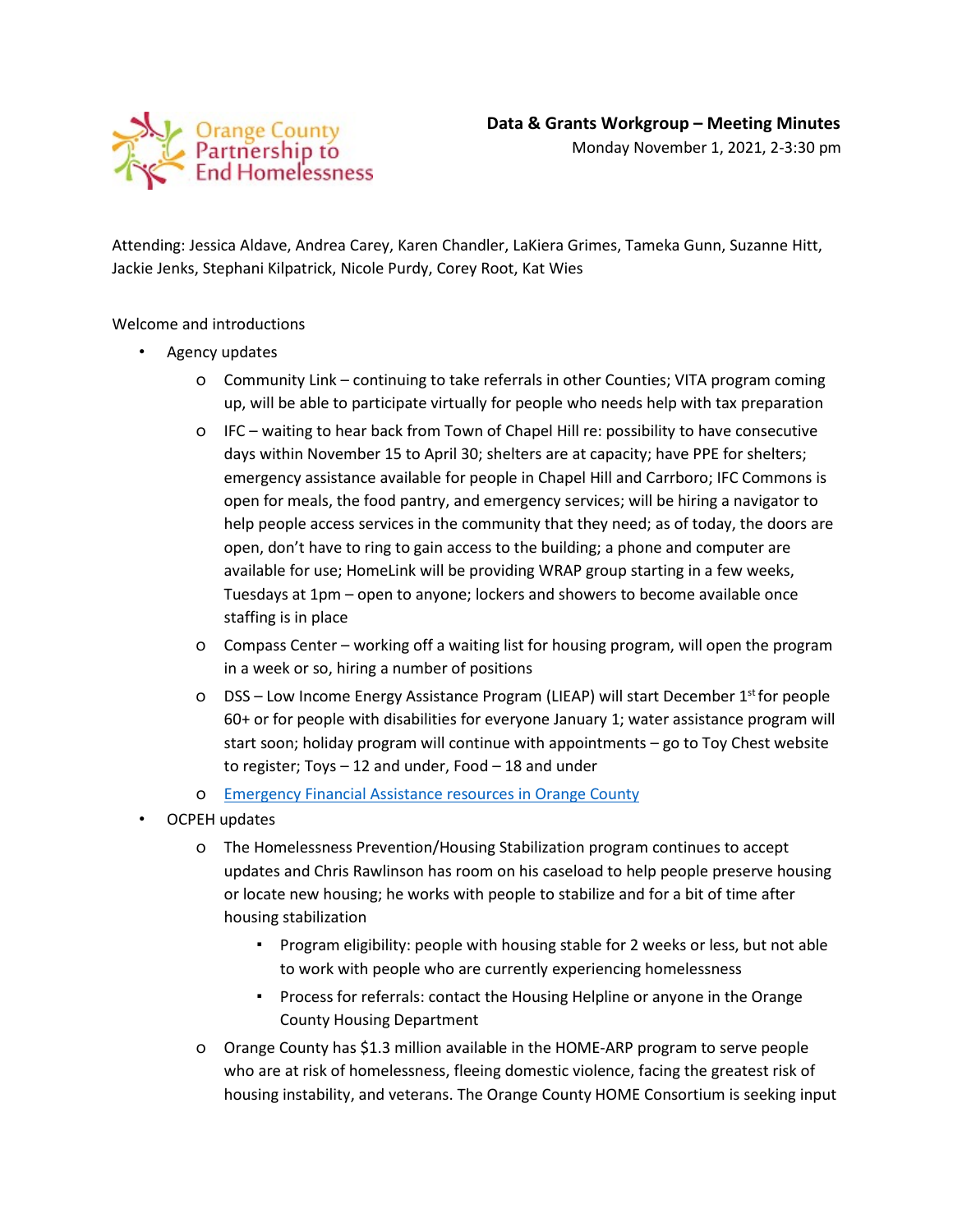on how to use these funds – the allocation plan will describe housing and service needs in the County and make funding recommendations for general uses. Please share thoughts using the Google form:<https://tinyurl.com/OC-HOME-ARP>

- NCCEH Data Center Staff Update
	- o Linkage research between COVID data and HMIS data
	- o Working on client-level corrections for HMIS data
		- Please reply if you haven't yet if you have error lists from NCCEH need each individual error confirmed or corrected
		- Deadline November 12
		- New lists coming this week
		- Reach out to NCCEH if you need support

## HUD training

- HUD established a nondiscrimination policy for sexual orientation and gender identity this is called the [Equal Access to Housing in HUD Programs Regardless of Sexual Orientation or Gender](https://www.hudexchange.info/resource/1991/equal-access-to-housing-final-rule/)  [Identity](https://www.hudexchange.info/resource/1991/equal-access-to-housing-final-rule/)
	- o [Local training](https://youtu.be/23zjydjbfEY) recorded on 11/01/21
	- $\circ$  CoC and ESG grantees must grant equal access to facilities, benefits, accommodations, and services to individuals in accordance with the individual's gender identity and in a manner that affords equal access to the individual's family
	- o Training resources
		- **[Equal Access for Transgender People](https://files.hudexchange.info/resources/documents/Equal-Access-for-Transgender-People-Supporting-Inclusive-Housing-and-Shelters.pdf)**
		- 90 minute webinar on the rule[: https://youtu.be/4y5bP-zXHmY](https://youtu.be/4y5bP-zXHmY)
		- **[Training scenarios to use with staff](https://www.hudexchange.info/resource/4951/equal-access-staff-training-scenarios/)**
		- Upcoming HUD training on Strategies for LGBTQI+ and Gender Identity Housing Discrimination Investigations on Nov 17, 2-4pm
- [Family non-separation policy](https://www.federalregister.gov/documents/2021/04/02/2021-06758/housing-and-community-development-act-of-1980-verification-of-eligible-status-withdrawal-regulatory) for CoC and ESG funded programs it's not legal to separate families, families are defined by the people in them – any combination of more than one person

## Grants updates

- The [ESG FY21-22 RFA](https://www.ncdhhs.gov/divisions/aging-and-adult-services/nc-emergency-solutions-grant/nc-emergency-solutions-grant-grantee-information/aging-and-adult-services-grant-opportunities) Under review with NC ESG office
	- o Orange County received \$40,526 for Rapid Re-housing services
	- o IFC received \$60,789 for shelter services
- The [HUD CoC NOFO](https://www.hudexchange.info/programs/e-snaps/fy-2021-coc-program-nofa-coc-program-competition/) is underway, due to HUD by November 15. Project applicants are incorporating feedback and CoC staff will post the CoC Consolidated Application for public review and comment by November 9<sup>th</sup> on <https://www.ocpehnc.com/current-coc-application>